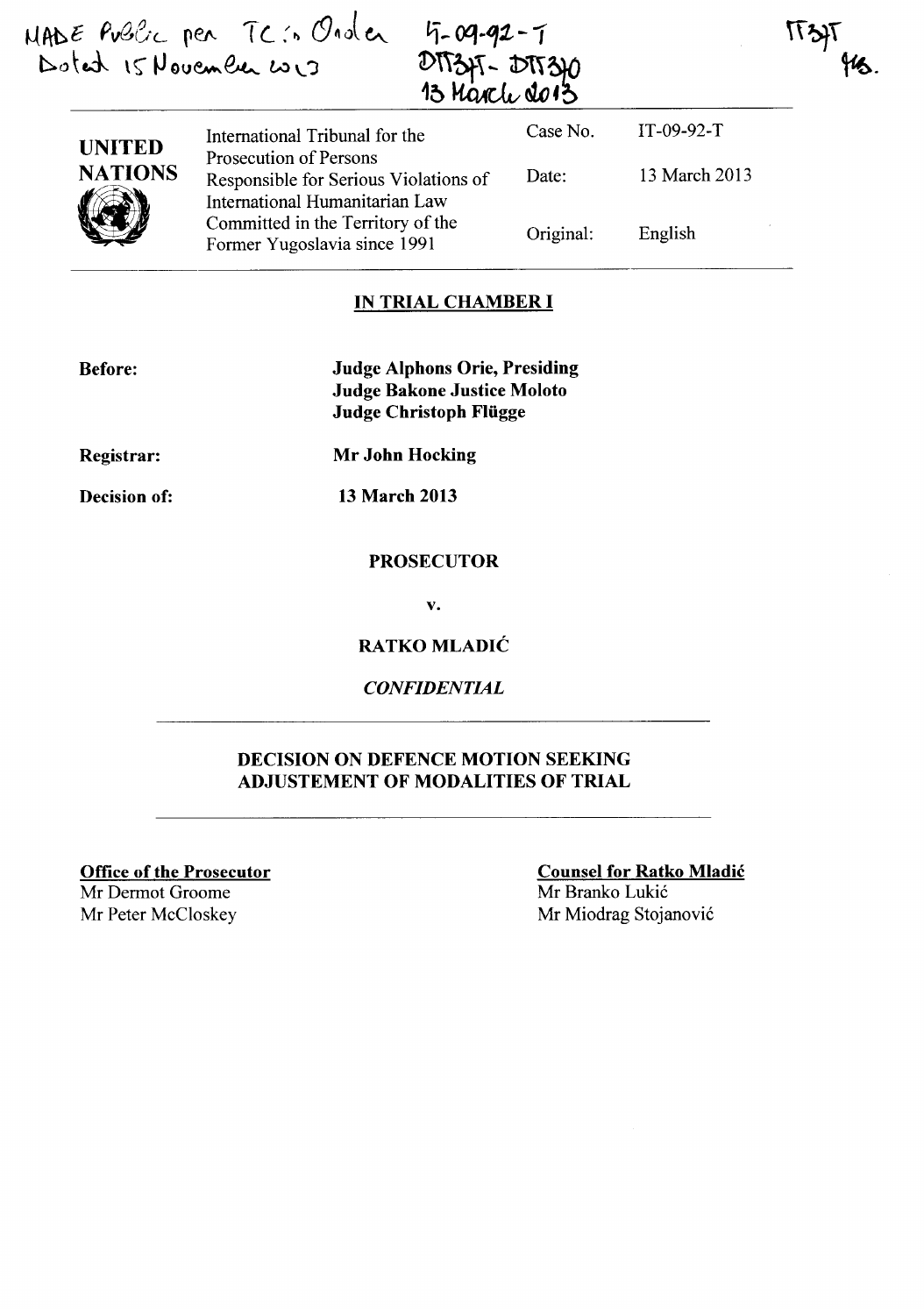# **I. PROCEDURAL HISTORY AND SUBMISSIONS**

1. On 15 January 2013, the Defence filed a motion requesting, on account of health concerns of Mr. Mladic ("the Accused"), (1) an adjustment of the trial sitting schedule, and (2) reconsideration of the Chamber's denial of verbal communication between the Accused and his defence team during court sessions ("Motion").<sup>1</sup> Annexed to the Motion are the curriculum vitae of Medical Psychology Specialist Professor Bojana Dimitrijevic and neuropsychiatrist Professor Ratko Kovacevic, as well as their report entitled "Expert Findings and Opinion on the Mental Health and Processing Abilities of Ratko Mladić" ("Report").<sup>2</sup>

2. Relying on the Report the Defence submits, in short, that court attendance causes the Accused "serious emotional tension" which could result in a Transient Ischemic Attack ("TIN') which, in turn, could be fatal.<sup>3</sup> To minimize the risk or manifestation of a TIA, the Defence submits that trial days should be limited to four hours in length for two sitting days in a row with Wednesdays as a non-sitting day, and that in the event of an "emotional crisis" or TIA, the Accused be given a day of rest to recover before the next sitting day.<sup>4</sup> The Defence submits, further, that permitting verbal communication between the Accused and members of the Defence team during court sessions would (1) lessen the Accused's anxiety and therefore the threat of his emotional state "escalating to the stage of a TIA or stroke;" and (2) allow the defence to monitor the Accused's condition, so that preventive steps can be taken to relieve his stress and for him to receive urgent medical care "to avoid the potentially fatal consequences of a TIA".<sup>5</sup>

3. On 29 January 2013, the Prosecution filed its response to the Motion, deferring to the Chamber on the requests set out by the Defence, subject to a number of observations.<sup>6</sup> The Prosecution notes that the Report does not set out how emotional distress is connected to an increased risk of TIAs, or how a day off in the middle of the week would prevent this.<sup>7</sup> In this respect, and noting that six months have elapsed since the last assessment and opinion of the Reporting Medical Officer ("RMO") on the Accused's health, the Prosecution proposes that an independent medical update of the Accused's overall physical condition would be required for the

 $\mathbf{I}$ Defence Motion Seeking Adjustment of the Trial Sitting Schedule Due to the Health Concerns of the Accused, 15 January 2013 (Confidential), paras 20, 27-30.  $\overline{c}$ 

Motion, Annex B (CVs), Annex C (Report).

 $\mathfrak z$ Motion, para. 6.

<sup>4</sup>  Motion, paras. 20-22, 24, and p. 8. *See* Report, p. 9.  $\mathfrak{s}$ 

Motion, para. 27.

<sup>6</sup>  Prosecution Response to Defence Motion Seeking Adjustment of the Trial Sitting Schedule Due to the Health Concerns of the Accused, 29 January 2013 (Confidential)("Response"), paras 1,2,5, and p. 3, Conclusion.  $\overline{7}$ 

Response, para. 3.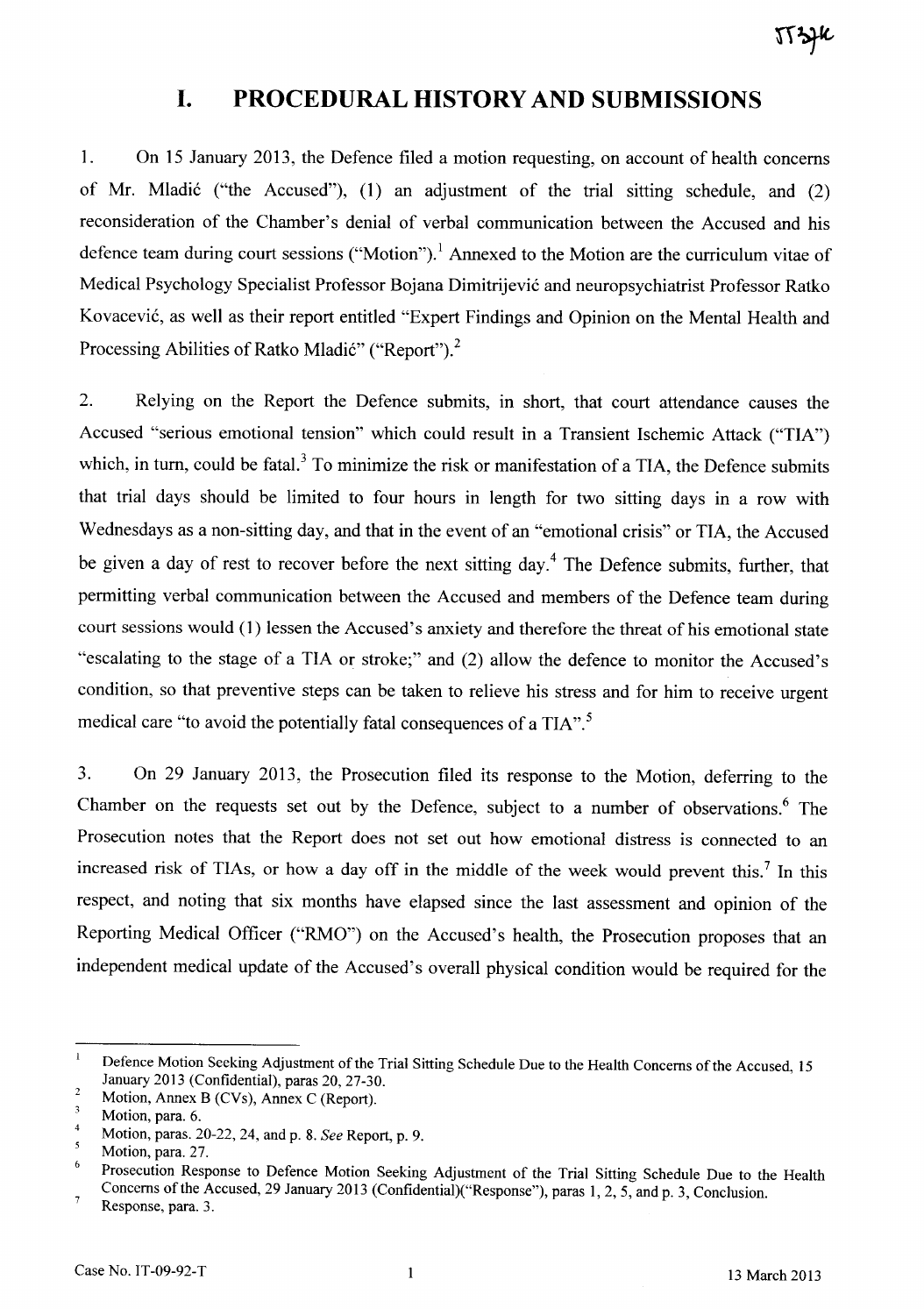Chamber to make a fully informed decision on the Motion.8 Further, the Prosecution submits that permitting limited verbal communication between the Accused and his Defence team during court sessions, as long as it is not disruptive to the proceedings, may facilitate the work of the Defence.<sup>9</sup>

## **II. APPLICABLE LAW**

4. Article 20 (1) of the Statute of the Tribunal ("Statute") provides that:

The Trial Chambers shall ensure that a trial is fair and expeditious and that proceedings are conducted in accordance with the rules of procedure and evidence, with full respect for the rights of the accused and due regard for the protection of victims and witnesses.

5. Rule 54 of the Tribunal's Rules of Procedure and Evidence ("Rules") provides that at the request of either party or *proprio motu,* a Judge or a Trial Chamber may issue such orders, summonses, subpoenas, warrants and transfer orders as may be necessary for the purposes of an investigation or for the preparation or conduct of the trial.

## **III. DISCUSSION**

6. The Defence request for an adjustment of the trial sitting schedule and permission for verbal communication with the Accused during court hearings directly relates to the Chamber's trial management duties under Article 20 (1) of the Statute and the Chamber's discretion pursuant to Rule 54 of the Rules. The submissions put forth by the Defence concerning the health condition of the Accused are relevant to fulfilment of these duties, to the extent that they affect scheduling matters.

7. The Report sets out the results of a clinical examination and interviews with the Accused on 31 October, 1, and 2 November 2012 at the United Nations Detention Unit ("VNDU"), and contains findings on the Accused's psychological status. Prof. Dimitrijevic states, *inter alia,* that in the last year, "there have been oscillations in [the Accused's] physical and mental health" and occasional "crises", which take the form of "complete loss of consciousness accompanied by confusion, weakness, headaches and disorientation".<sup>10</sup> In assessing the Accused's intellectual abilities, Prof. Dimitrijevic concludes, *inter alia,* that in "the domain of emotional reactions, there are turbulent and sudden reactions of the 'short circuit' type with a lower tolerance to frustration and a tendency

Response, para. 4.

 $P_{\text{10}}^9$  Response, para. 5 and p. 3, Conclusion.<br>
Report, p. 4, para. 2.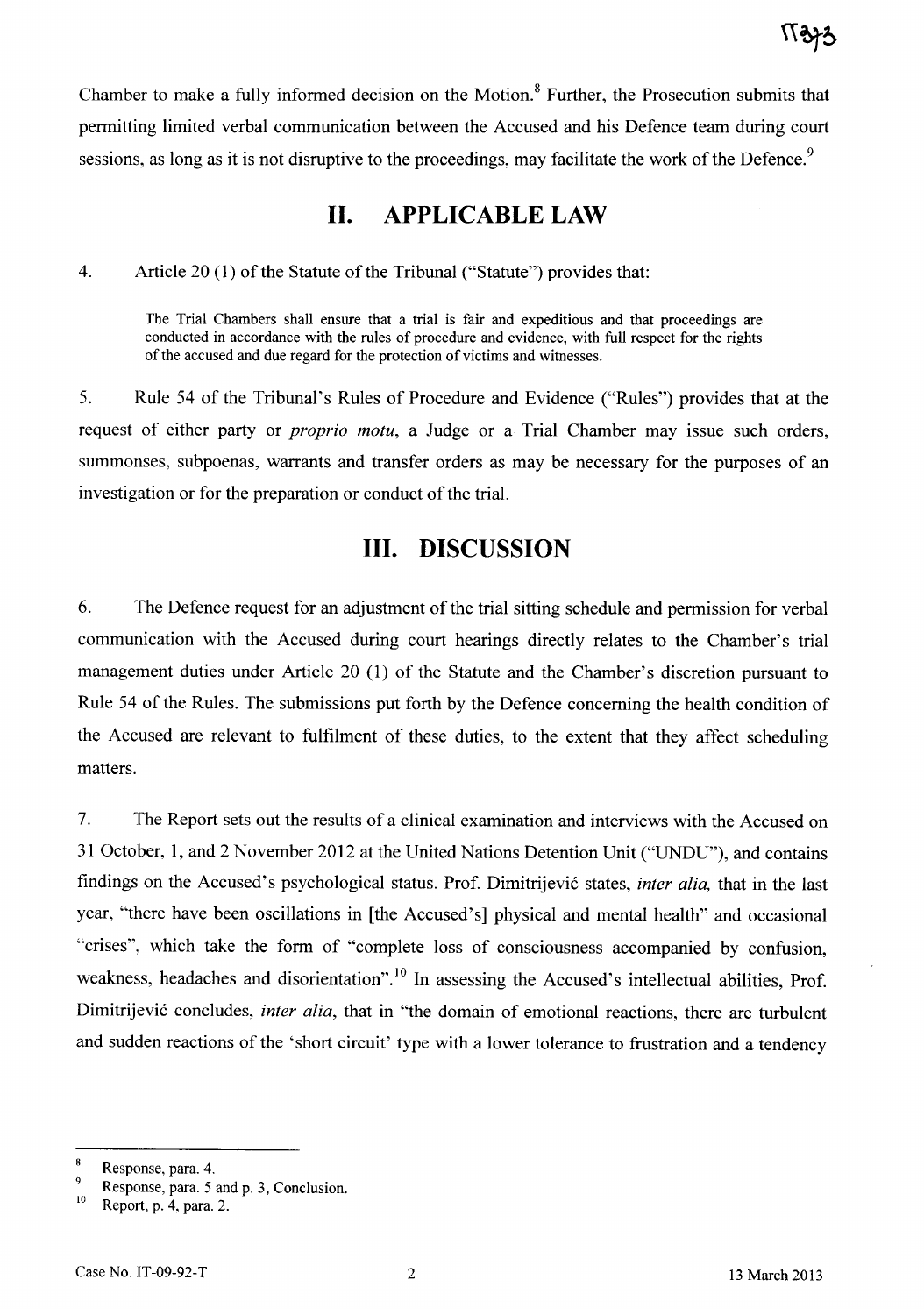to react 'here and now' accompanied by a lower ability to defer impulses and control them rationally". $^{11}$ 

8. The findings by Prof. Dimitrijevic are followed by the "Opinion" and the "Conclusions" of Prof. Kovacević, who states, in short, that the Accused's attendance in court causes him emotional distress, accompanied by, *inter alia,* "a sharp rise in blood pressure" which could lead to a TIA, which, in turn, "could be the first phase of a new brain stroke", "possibly result [ing] in death".<sup>12</sup>

9. In assessing the information presented in the Report, the Chamber takes into consideration the results of the full medical evaluation of the Accused, which it ordered pursuant to Rule 74 *his* in late 2011, filed confidentially on 6 December 2011 ("2011 Medical Report").<sup>13</sup> The 2011 Medical Report sets out in detail the physical and neurological ailments the Accused was found to be suffering from. With respect to the Accused's arterial hypertension, the Chamber notes that the 2011 Medical Report stated that it was "medically speaking under control".<sup>14</sup>

10. The Chamber was fully informed of the Accused's medical condition when on 20 July 2012 it denied the Defence request to reduce the trial sitting schedule from five to four days.<sup>15</sup> Following the Chamber's standing order to the Registry of 29 August 2012, the Chamber received reports on, *inter alia,* steps taken in each instance that the Accused expressed a complaint about his medical condition while on the premises of the ICTY Main Building.<sup>16</sup> Upon a review of these reports, the Chamber does not find support for the claim that court attendance has ever resulted in a "sharp rise" of the Accused's blood pressure, as alleged in the Report. On not a single occasion did the measurements of the Accused's blood pressure indicate that the values were not within an acceptable range, nor did the measurements ever result in a recommendation by the RMO that the Accused would not be able to attend a hearing. There is, moreover, no information before the Chamber that there is a direct link between court attendance and a rise of the Accused's blood pressure.

 $\frac{11}{12}$  Report, p. 7, para. 5.

 $12$  Report, Opinion, para. 8.<br> $13$  On 10 November 2011, the

<sup>13</sup> On 10 November 2011, the Chamber received an update from the Medical Department of the UNDU, on the health status of the Accused and an accompanying Medical File, dated 9 November 2011. On 16 November 2011, the Chamber ordered a full medical examination of the Accused pursuant to Rule 74 *his* (Order for a Medical Examination of the Accused Pursuant to Rule 74 *his,* 16 November 2011). Subsequently, a report was submitted by the Registry to the Chamber (Registrar's Submission of Medical Report, filed confidentially on 6 December 2011). An English translation of this report was filed on 8 December 20 II.

 $^{14}$  2011 Medical Report, p. 4.

 $\frac{15}{16}$  T. 1245-1246.

Internal Memoranda submitted by the Registry to the Chamber confidentially, 31 August 2012; 4 September 2012; 19 September 2012; 3 October 2012; 9 October 2012; 21 November 2012; 3 December 2012; 5 December 2012.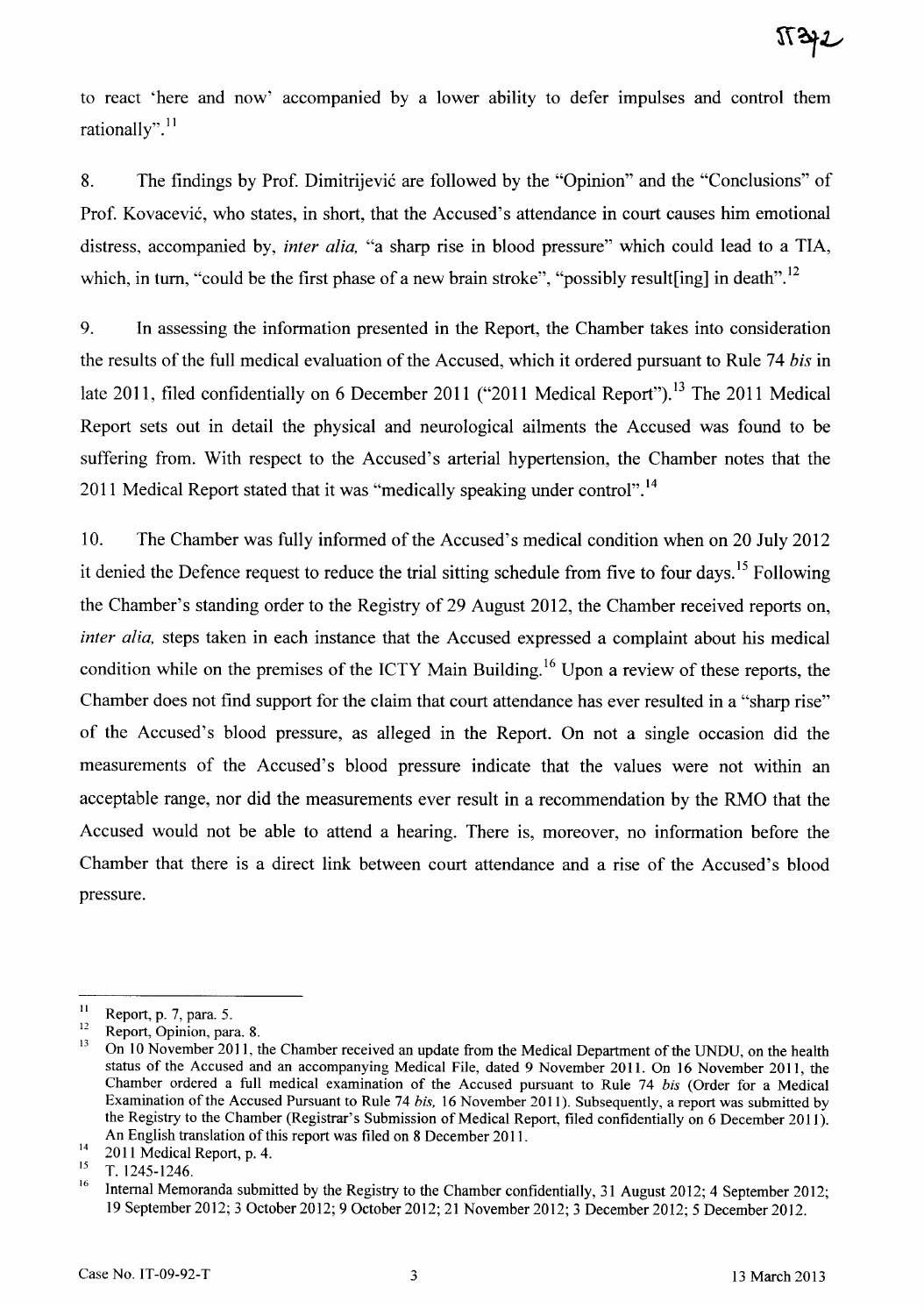11. With regard to the claim made in the Report that the Accused suffers occasional "crises" which result in "complete loss of consciousness", the Chamber notes that there is no information before it, neither presented through the Report nor indeed submitted by the Registry, substantiating such a claim. $17$ 

12. The Chamber finds that the opinion set forth in the Report, namely, that attending court hearings causes the Accused emotional distress, which results in a "sharp rise in blood pressure", which in tum heightens the risk of a TIA possibly leading to a stroke, and that, finally, a non-sitting day in the middle of the week would decrease such a risk, is founded on a series of hypothetical assertions, unsupported by any underlying empirical data. **In** the view of the Chamber, an assessment of the risk of the Accused suffering from a TIA can only be made by an appropriately qualified medical specialist such as a cardiologist or arteriologist, and does not lie within the realm of expertise of Profs. Dimitrijevic and Kovacevic. While the Report refers to findings by a cardiologist already included in the 2011 Medical Report, which recorded that the Accused suffers from, *inter alia,* arterial hypertension, the Chamber reiterates that this is not new information, and the Accused is receiving appropriate treatment for this ailment. The Chamber does not, therefore, find that the opinions set out in the report trigger a need for an independent medical update of the Accused's present overall physical condition as proposed by the Prosecution. It also does not find that the Defence has demonstrated that an order to change the trial sitting schedule is necessary for the conduct of the trial.

13. Concerning the Defence request to permit verbal communication between the Accused and his defense team during court sessions, the Chamber recalls that the limitation of verbal communication was imposed as a result of the disruption of the proceedings due to the Accused's interference with the testimony of a number of witnesses.<sup>18</sup> The Accused had, moreover, been instructed by the Chamber on several occasions that his speech was too loud when consulting members of his defence team.<sup>19</sup> Following several warnings, on 28 September 2012, the Chamber imposed a regime prohibiting the Accused from speaking in court, and disallowing consultation of the Accused with counsel in court, save for, if required, passing notes to counsel.<sup>20</sup> The Chamber

<sup>&</sup>lt;sup>17</sup> The Chamber notes, further, that the Defence in their submissions refers to only one occasion where the Accused allegedly "collapsed in court and lost consciousness" (Motion, para. I). During the testimony of David Harland on 12 July 2012, the Defence brought to the attention of the Judges that the Accused was not feeling well. The hearing was adjourned and the Chamber requested the medical services to assist (T. 820). The ICTY Nurse subsequently conducted a medical assessment of the Accused, and reported that she found him conscious and orientated to time and place. Internal Memorandum submitted by the ICTY Nurse, dated 12 July 2012. There is no information before the Chamber substantiating the claim that the Accused lost consciousness on this occasion.

 $^{18}$  T. 3226-3227.

<sup>&</sup>lt;sup>19</sup>See e.g. T. 367, T. 938, T. 1249, T. 1828-1829, T. 2702, T. 3028, T. 3102, T. 3207.<br>
<sup>20</sup> T. 2226

<sup>20</sup>*T.3226.*